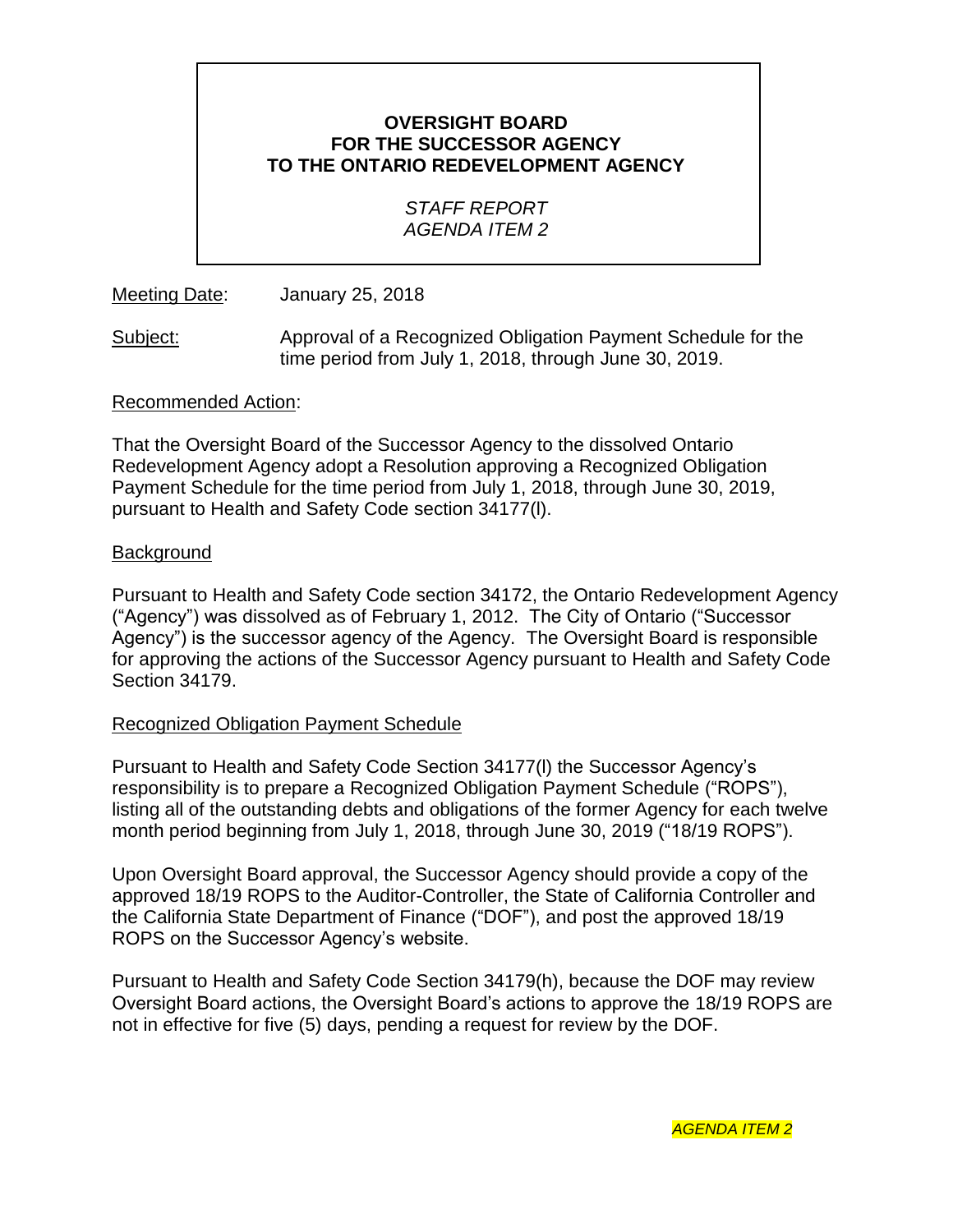## Fiscal Impact

No funds are involved with the approval of the 18/19 ROPS. The ROPS simply lists outstanding obligations of the dissolved Agency that are to be performed by the Successor Agency with property tax increment revenues to be allocated to the Successor Agency, subject to the payment priority provisions of Part 1.85 of Division 24 of the Health and Safety Code. In addition, no funds are involved with the approval of the Budget.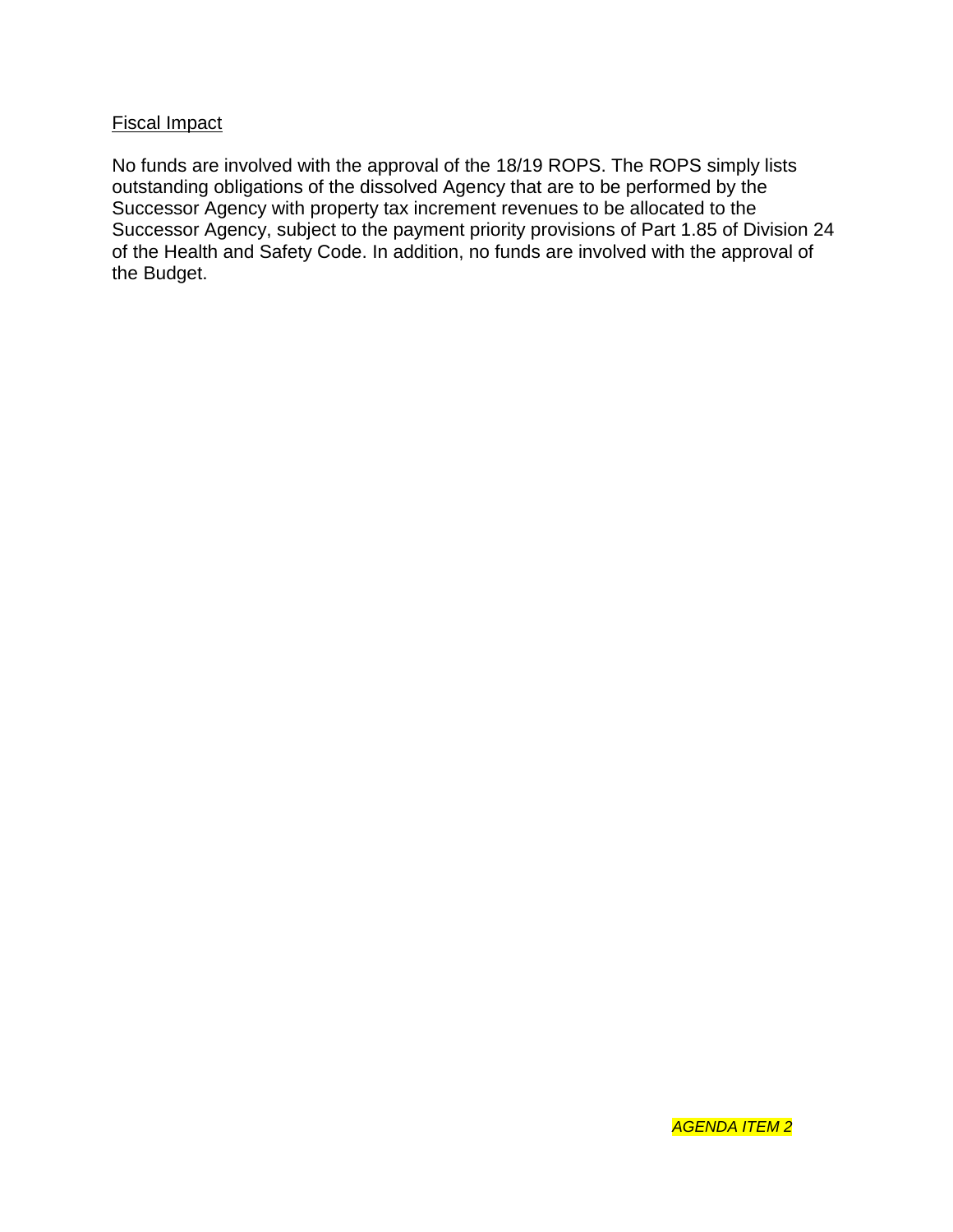#### **RESOLUTION NO. OOB-047**

A RESOLUTION OF THE OVERSIGHT BOARD OF THE SUCCESSOR AGENCY TO THE DISSOLVED ONTARIO REDEVELOPMENT AGENCY, APPROVING A RECOGNIZED OBLIGATION PAYMENT SCHEDULE FOR THE TIME PERIOD FROM JULY 1, 2018, THROUGH JUNE 30, 2019, PURSUANT TO HEALTH AND SAFETY CODE **SECTION 34177(I)** 

**WHEREAS, pursuant to Health and Safety Code section 34173(d), the City of** Ontario ("Successor Agency") is the Successor Agency to the dissolved Ontario Redevelopment Agency ("Agency"), confirmed by Resolution No 2012-001 adopted on January 10, 2012; and

**WHEREAS, pursuant to Health and Safety Code section 34179(a), the Oversight** Board is the Successor Agency's Oversight Board; and

**WHEREAS, Health and Safety Code section 34177(I)(1) requires the Successor** Agency to prepare a "recognized obligation payment schedule" ("ROPS") listing outstanding obligations of the Agency to be performed by the Successor Agency during the time period from July 1, 2018, through June 30, 2019; and

**WHEREAS, upon approval by the Oversight Board. Health and Safety Code** section 34177(I)(2) requires the Successor Agency to submit the approved ROPS to the County of San Bernardino Auditor-Controller, the California State Controller, and the State of California Department of Finance no later than February 1, 2018, and post the approved ROPS on the Successor Agency's website; and

WHEREAS, Health and Safety Code section 34180(g) requires the Oversight Board to approve the Successor Agency's establishment of the ROPS prior to the Successor Agency acting upon the ROPS; and

#### NOW, THEREFORE, THE OVERSIGHT BOARD OF THE SUCCESSOR AGENCY TO THE DISSOLVED ONTARIO REDEVELOPMENT AGENCY DOES **HEREBY RESOLVE AND FIND AS FOLLOWS:**

Recitals. The Recitals set forth above are true and correct and are **Section 1.** incorporated into this Resolution by this reference.

**Section 2. CEQA Compliance.** The approval of the ROPS through this Resolution does not commit the Oversight Board to any action that may have a significant effect on the environment. As a result, such action does not constitute a project subject to the requirements of the California Environmental Quality Act. The City Clerk of the City of Ontario, acting on behalf of the Oversight Board, is authorized and directed to file a Notice of Exemption with the appropriate official of the County of San Bernardino, California, within five (5) days following the date of adoption of this Resolution.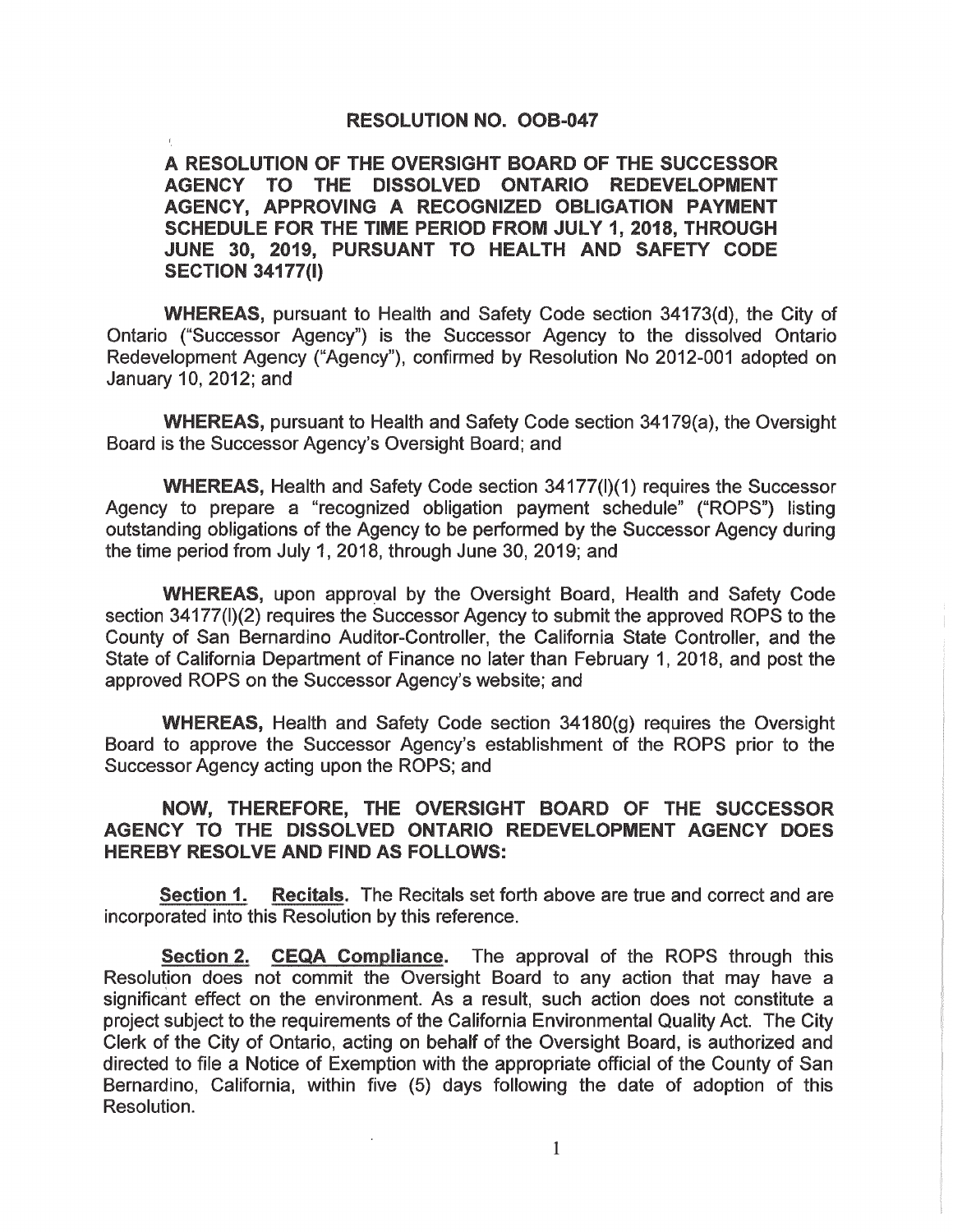Section 3. Approval of the ROPS. The Oversight Board hereby approves and adopts the ROPS, in substantially the form attached to this Resolution as Exhibit A. pursuant to Health and Safety Code sections 34177 and 34180.

The Oversight Board hereby directs the Section 4. Implementation. Successor Agency to submit copies of the ROPS approved by the Oversight Board to the County of San Bernardino Auditor-Controller, the State of California Controller and the State of California Department of Finance after the effective date of this Resolution. or, if the State of California Department of Finance requests review of the ROPS prior to the effective date of this Resolution, upon approval of the ROPS by the State of California Department of Finance, and to post the ROPS on the Successor Agency's website.

Section 5. Severability. If any provision of this Resolution or the application of any such provision to any person or circumstance is held invalid, such invalidity shall not affect other provisions or applications of this Resolution that can be given effect without the invalid provision or application, and to this end the provisions of this Resolution are severable. The Oversight Board declares that the Oversight Board would have adopted this Resolution irrespective of the invalidity of any particular portion of this Resolution.

Section 6. Certification. The City Clerk of the City of Ontario, acting on behalf of the Oversight Board as its Secretary, shall certify to the adoption of this Resolution.

Effective Date. Pursuant to Health and Safety Code section 34179(h), all actions taken by the Oversight Board may be reviewed by the State of California Department of Finance, and, therefore, this Resolution shall not be effective for five (5) business days, pending a request for review by the State of California Department of Finance.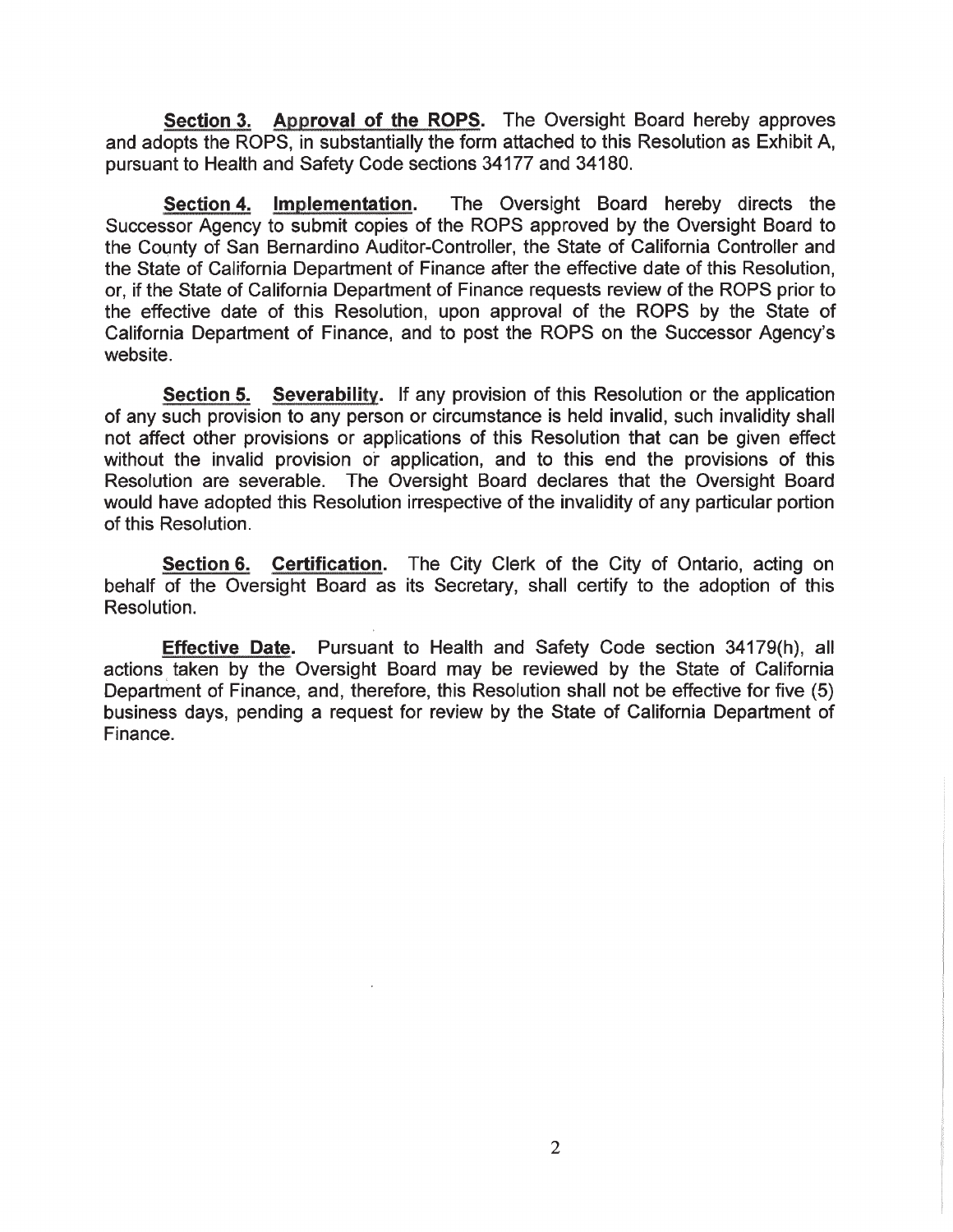PASSED AND ADOPTED at a regular meeting of the Oversight Board of the Successor Agency to the dissolved Ontario Redevelopment Agency on the 25<sup>th</sup> day of January, 2018, by the following vote:

**BOARD MEMBERS:** 

AYES:

NOES:

کې<br>د

ś

ESPINOZA, HOFER, RICHARDSON, UNDERCOFFER, WIERSMA, OLHASSO, SCHULTZ **NONE** 

**BOARD MEMBERS: NONE ABSENT:** 

**BOARD MEMBERS:** 

**BOARDMEMBERS: ABSTAIN:** 

**NONE** 

Chafrperson

**ATTEST:** 

**Oversight Board Secretary**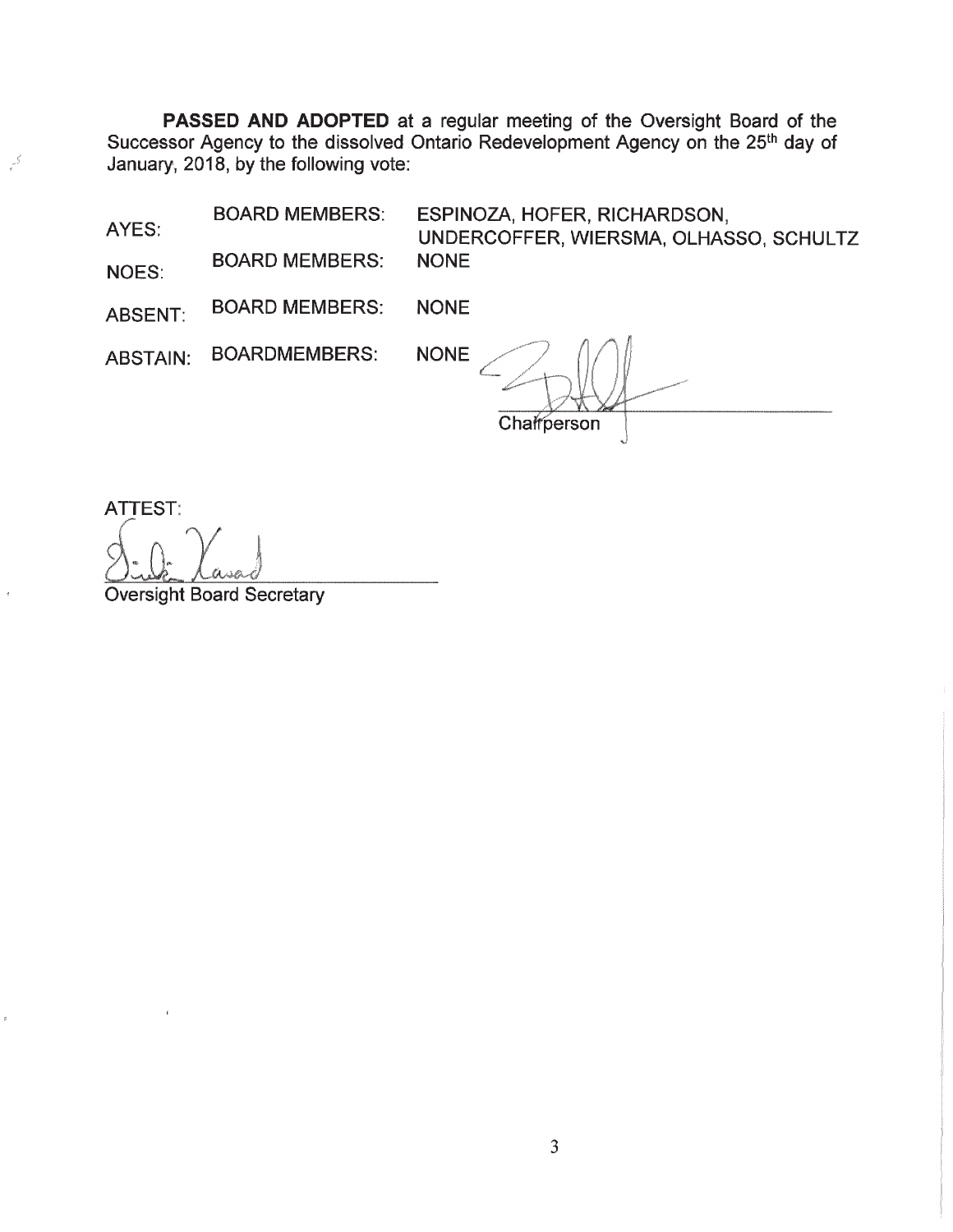# **EXHIBIT A**

# **RECOGNIZED OBLIGATION PAYMENT SCHEDULE**

[Attached behind this page]

 $\mathcal{L}$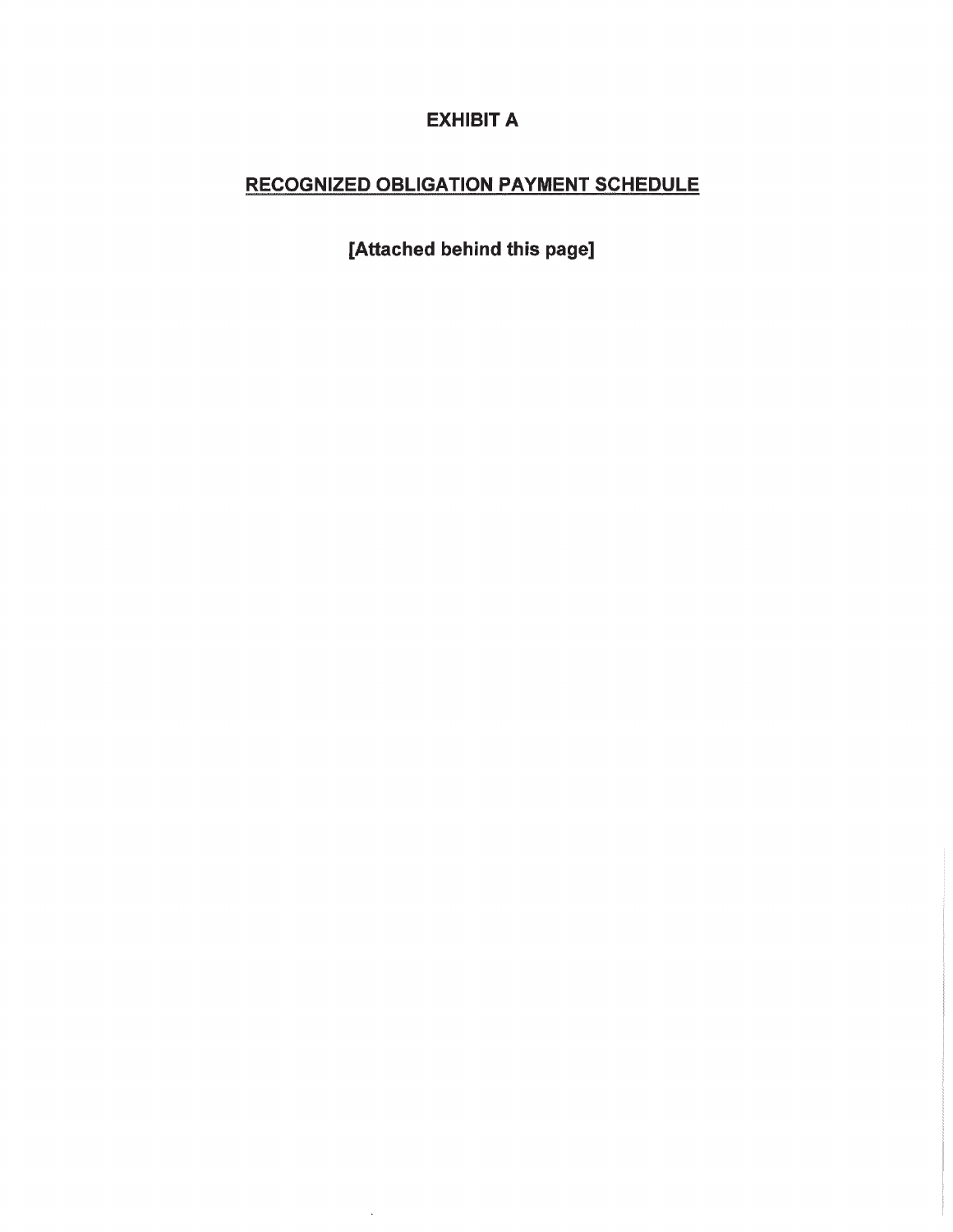# Recognized Obligation Payment Schedule (ROPS 18-19) - Summary<br>Filed for the July 1, 2018 through June 30, 2019 Period

| Successor Agency: | _______<br>Ontario |
|-------------------|--------------------|
| County:           | San Bernardino     |

|    | Current Period Requested Funding for Enforceable Obligations (ROPS Detail) | 18-19A Total<br>(July - December) | 18-19B Total<br>(January - June) | ROPS 18-19 Total |            |  |
|----|----------------------------------------------------------------------------|-----------------------------------|----------------------------------|------------------|------------|--|
| А  | Enforceable Obligations Funded as Follows (B+C+D):                         | - \$                              |                                  | - \$             |            |  |
| в  | <b>Bond Proceeds</b>                                                       | -                                 |                                  |                  |            |  |
| C. | Reserve Balance                                                            |                                   |                                  |                  |            |  |
| D  | <b>Other Funds</b>                                                         |                                   |                                  |                  |            |  |
| Е. | Redevelopment Property Tax Trust Fund (RPTTF) (F+G):                       | 9,943,008 \$                      | 6,016,671 \$                     |                  | 15,959,679 |  |
| Е  | <b>RPTTF</b>                                                               | 9,653,406                         | 5.841.428                        |                  | 15,494,834 |  |
| G  | <b>Administrative RPTTF</b>                                                | 289,602                           | 175,243                          |                  | 464,845    |  |
| н  | <b>Current Period Enforceable Obligations (A+E):</b>                       | 9,943,008                         | 6,016,671                        | - S              | 15,959,679 |  |

Certification of Oversight Board Chairman: Pursuant to Section 34177 (o) of the Health and Safety code, I<br>hereby certify that the above is a true and accurate Recognized Obligation Payment Schedule for the above named successor agency.

 $\frac{Chairman}{\frac{Title}{100}}$ Brent Schultz  $Name<sub>f</sub>$  $\mathfrak{D}$  $/s/$ Signature Date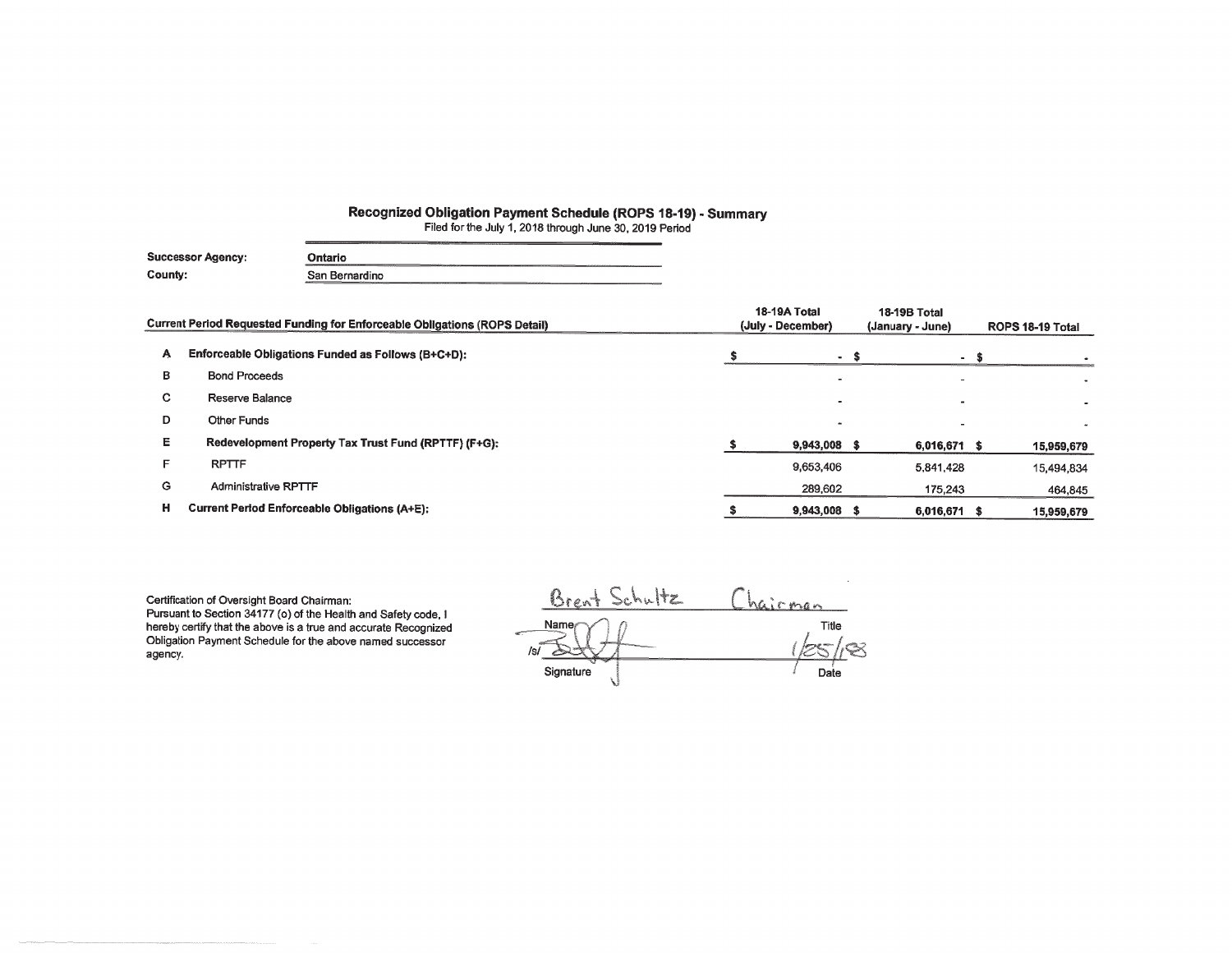|                                                                    | Ontario Recognized Obligation Payment Schedule (ROPS 18-19) - ROPS Detail  |                                                |                                             |                                               |                         |                                                                                                   |                     |                                                |                          |                                          |                                         |                          |                        |                |                        |                                         |                         |                        |              |                           |
|--------------------------------------------------------------------|----------------------------------------------------------------------------|------------------------------------------------|---------------------------------------------|-----------------------------------------------|-------------------------|---------------------------------------------------------------------------------------------------|---------------------|------------------------------------------------|--------------------------|------------------------------------------|-----------------------------------------|--------------------------|------------------------|----------------|------------------------|-----------------------------------------|-------------------------|------------------------|--------------|---------------------------|
|                                                                    |                                                                            |                                                |                                             |                                               |                         |                                                                                                   |                     |                                                |                          | July 1, 2018 through June 30, 2019       |                                         |                          |                        |                |                        |                                         |                         |                        |              |                           |
|                                                                    |                                                                            |                                                |                                             |                                               |                         |                                                                                                   |                     |                                                |                          | (Report Amounts in Whole Dollars)        |                                         |                          |                        |                |                        |                                         |                         |                        |              |                           |
|                                                                    |                                                                            |                                                |                                             |                                               |                         |                                                                                                   |                     |                                                |                          |                                          |                                         |                          |                        |                |                        |                                         |                         |                        |              |                           |
| $\overline{A}$                                                     | B                                                                          | $\mathbf{c}$                                   | D                                           | E                                             | F                       | G                                                                                                 | н                   |                                                | $\mathbf{J}$             | к                                        | $\mathbf L$<br>M                        |                          | $\Omega$               | $\blacksquare$ | $\mathbf Q$            | <b>s</b>                                |                         | IJ                     | $\mathbf v$  | w                         |
|                                                                    |                                                                            |                                                |                                             |                                               |                         |                                                                                                   |                     |                                                |                          |                                          |                                         | 18-19A (July - December) |                        |                |                        |                                         | 18-19B (January - June) |                        |              |                           |
|                                                                    |                                                                            |                                                |                                             |                                               |                         |                                                                                                   |                     |                                                |                          | ROPS 18-19                               |                                         | <b>Fund Sources</b>      |                        |                |                        |                                         | <b>Fund Sources</b>     |                        |              |                           |
| Item #                                                             | Project Name/Debt Obligation                                               | Obligation Type                                | Contract/Agreement<br><b>Execution Date</b> | Contract/Agreement<br><b>Termination Date</b> | Payee                   | Description/Project Scope                                                                         | Project Area        | <b>Total Outstanding</b><br>Debt or Obligation | Retired                  | Total                                    | <b>Bond Proceeds</b><br>Reserve Balance | Other Funds              | <b>RPTTF</b>           | Admin RPTTF    | 18-19A<br>Total        | <b>Bond Proceeds</b><br>Reserve Balance | Other Funds             | RPTTF                  | Admin RPTTF  | 18-19B<br>Total           |
|                                                                    | 1 Convention Center / 1993 Tax                                             | <b>Bond Reimbursement</b>                      | 6/1/1993                                    | 8/1/2025                                      | US Bank & Trust         | Senior Parity Debt re: construction of a Merged Project Area                                      |                     | 141,807,560<br>60,287,735                      | N                        | 15,959,679 \$<br>8,157,631<br>$\epsilon$ |                                         |                          | 9,653,406<br>6,052,387 | 289,602        | 9,943,008<br>6,052,387 |                                         |                         | 5,841,428<br>2,105,244 | 175,243      | 6,016,671<br>2,105,244    |
|                                                                    | <b>Allocation Bonds</b>                                                    | Agreements                                     |                                             |                                               |                         | convention center                                                                                 |                     |                                                |                          |                                          |                                         |                          |                        |                |                        |                                         |                         |                        |              |                           |
|                                                                    | 2 Project Area No. 1 / 1995 Tax<br><b>Allocation Bonds</b>                 | <b>Bond Reimbursement</b><br>Agreements        | 8/1/1995                                    | 8/1/2025                                      | US Bank & Trust         | Senior Parity Debt re: development of<br>Project Area No. 1                                       | Merged Project Area | 7,629,034                                      | N                        | \$ 812,629                               |                                         |                          | 570,127                |                | 570,127                |                                         |                         | 242,502                |              | 242,502<br>s.             |
|                                                                    | 3 Project Area No. 1, Center City &<br>Cimarron / 2002 Revenue Bonds       | <b>Bond Reimbursement</b><br>Agreements        | 2/1/2002                                    | 8/1/2017                                      | US Bank & Trust         | Senior Parity Debt re: refinance 1992 Merged Project Area<br>Revenue Bonds and finance additional |                     | 2,758,794                                      | N                        | 705,214<br>$\mathsf{S}$                  |                                         |                          | 659,732                |                | 659,732                |                                         |                         | 45,482                 |              | 45,482<br>s.              |
|                                                                    |                                                                            |                                                |                                             |                                               |                         | edevelopment activities of the Agency                                                             |                     |                                                |                          |                                          |                                         |                          |                        |                |                        |                                         |                         |                        |              |                           |
|                                                                    | 4 Low/Mod Housing / 2002 Housing                                           | Third-Party Loans                              | 2/1/2002                                    | 8/1/2029                                      | US Bank & Trust         | Senior Parity Debt re: increase,                                                                  | Merged Project Area | 12,421,152                                     | N                        | \$ 1,040,360                             |                                         |                          | 811,660                | $\mathbf{s}$   | 811,660                |                                         |                         | 228,700                |              | 228,700<br>$\mathbf{s}$   |
|                                                                    | Set-Aside Loan from Fannie Mae                                             |                                                |                                             |                                               |                         | improve and preserve the community's<br>supply of low/mod income housing                          |                     |                                                |                          |                                          |                                         |                          |                        |                |                        |                                         |                         |                        |              |                           |
|                                                                    |                                                                            |                                                |                                             |                                               |                         | available                                                                                         |                     |                                                |                          |                                          |                                         |                          |                        |                |                        |                                         |                         |                        |              |                           |
|                                                                    | 6 Baxter Distribution Center / 1990<br>DDA Agreement                       | OPA/DDA/Construction                           | 4/18/1990                                   | 6/19/2052                                     | Cardinal Health Care    | Third Party Obligation/Contract re:<br>facility and public improvements                           | Merged Project Area | 28,827,000                                     | N                        | \$ 1,010,000                             |                                         |                          |                        |                |                        |                                         |                         | 1,010,000              |              | 1,010,000<br>$\mathbf{s}$ |
|                                                                    | 8 MedCal Sales Location / 2005<br><b>Location Agreement</b>                | <b>Business Incentive</b><br><b>Agreements</b> | 8/1/2005                                    | 7/31/2025                                     | MedCal                  | Third Party Obligation/Contract re:<br>facility and relocation costs                              | Merged Project Area | 26,200,000                                     | N                        | 2,600,000                                |                                         |                          | 1,300,000              |                | 1,300,000              |                                         |                         | 1,300,000              |              | 1,300,000                 |
|                                                                    | 10 Ontario Airport Towers / 2007                                           | OPA/DDA/Construction                           | 9/4/2007                                    | 9/14/2037                                     |                         | Ontario Airport Center, LLC Third Party Obligation/ Contract re:                                  | Merged Project Area | 500,000                                        | N                        | 250,000                                  |                                         |                          | 250,000                |                | 250,000                |                                         |                         |                        |              |                           |
|                                                                    | Owners Participation Agreement<br>29 Redevelopment Issued Bonds            | Fees                                           | 6/1/1993                                    | 8/1/2025                                      | US Bank & Trust         | public infrastructure improvements<br>Operational / Project Direct related                        | Merged Project Area | 19,000                                         | N                        | 19,000<br>$\mathbf{s}$                   |                                         |                          | 9.500                  |                | 9,500                  |                                         |                         | 9,500                  |              | 9,500<br>$\mathbf{s}$     |
|                                                                    | 138 Administration and Overhead                                            | <b>Admin Costs</b>                             | 7/1/2012                                    | 6/19/2052                                     | City of Ontario         | expenses<br>Administrative Overhead per H&S                                                       | Merged Project Area | 464,845                                        | N                        | 464,845<br>$\mathbf{s}$                  |                                         |                          |                        | 289,602 \$     | 289,602                |                                         |                         |                        | $175,243$ \$ | 175,243                   |
|                                                                    | Allocation                                                                 |                                                |                                             |                                               |                         | 34171(b)                                                                                          |                     |                                                |                          |                                          |                                         |                          |                        |                |                        |                                         |                         |                        |              |                           |
|                                                                    | 141 Staples Sales & Distribution / 2009<br>Facility Upgrade Loan Agreement | <b>Business Incentive</b><br>Agreements        | 6/16/2009                                   | 1/1/2020                                      | <b>Staples</b>          | Third Party Obligation/Contract re:<br>covenant for continuation and                              | Merged Project Area | 2,700,000                                      | N                        | 900,000<br>$\mathbf{s}$                  |                                         |                          |                        |                |                        |                                         |                         | 900,000                |              | 900,000<br>$\mathbf{s}$   |
|                                                                    | 142 Redevelopment Issued Bonds                                             | Fees                                           | 6/1/1993                                    | /1/2036                                       | Bank of New York Mellon | expansion of business operations<br>Operational / Project Direct related                          |                     |                                                |                          |                                          |                                         |                          |                        |                |                        |                                         |                         |                        |              |                           |
|                                                                    |                                                                            |                                                |                                             |                                               |                         | expenses                                                                                          |                     |                                                | N                        |                                          |                                         |                          |                        |                |                        |                                         |                         |                        |              |                           |
|                                                                    | 143                                                                        |                                                |                                             |                                               |                         |                                                                                                   |                     |                                                | $N$ \$<br>N \$           |                                          |                                         |                          |                        |                |                        |                                         |                         |                        |              |                           |
|                                                                    | $\frac{144}{145}$<br>146                                                   |                                                |                                             |                                               |                         |                                                                                                   |                     |                                                | $\overline{N}$           |                                          |                                         |                          |                        |                |                        |                                         |                         |                        |              |                           |
|                                                                    | 147                                                                        |                                                |                                             |                                               |                         |                                                                                                   |                     |                                                | $N$ \$<br>N \$           |                                          |                                         |                          |                        |                |                        |                                         |                         |                        |              |                           |
|                                                                    | $\frac{148}{149}$ $\frac{149}{150}$                                        |                                                |                                             |                                               |                         |                                                                                                   |                     |                                                | N                        |                                          |                                         |                          |                        |                |                        |                                         |                         |                        |              |                           |
|                                                                    |                                                                            |                                                |                                             |                                               |                         |                                                                                                   |                     |                                                | $N$ \$<br>$N$ \$         |                                          |                                         |                          |                        |                |                        |                                         |                         |                        |              |                           |
|                                                                    | $\begin{array}{r} 151 \\ \hline 152 \\ \hline 153 \end{array}$             |                                                |                                             |                                               |                         |                                                                                                   |                     |                                                | $\overline{N}$           |                                          |                                         |                          |                        |                |                        |                                         |                         |                        |              |                           |
|                                                                    |                                                                            |                                                |                                             |                                               |                         |                                                                                                   |                     |                                                | $N$ \$<br>$N$ \$         |                                          |                                         |                          |                        |                |                        |                                         |                         |                        |              |                           |
|                                                                    | $\frac{154}{155}$                                                          |                                                |                                             |                                               |                         |                                                                                                   |                     |                                                | $\overline{z}$           |                                          |                                         |                          |                        |                |                        |                                         |                         |                        |              |                           |
|                                                                    |                                                                            |                                                |                                             |                                               |                         |                                                                                                   |                     |                                                | $N$ \$<br>$N$ 4          |                                          |                                         |                          |                        |                |                        |                                         |                         |                        |              |                           |
|                                                                    | $\begin{array}{r} \hline 157 \\ 158 \\ 159 \end{array}$                    |                                                |                                             |                                               |                         |                                                                                                   |                     |                                                | N                        |                                          |                                         |                          |                        |                |                        |                                         |                         |                        |              |                           |
|                                                                    |                                                                            |                                                |                                             |                                               |                         |                                                                                                   |                     |                                                | $\overline{N}$<br>$N$ \$ |                                          |                                         |                          |                        |                |                        |                                         |                         |                        |              |                           |
|                                                                    | $\frac{160}{161}$                                                          |                                                |                                             |                                               |                         |                                                                                                   |                     |                                                | $\overline{z}$           |                                          |                                         |                          |                        |                |                        |                                         |                         |                        |              |                           |
|                                                                    |                                                                            |                                                |                                             |                                               |                         |                                                                                                   |                     |                                                | $\overline{N}$<br>$N$ \$ |                                          |                                         |                          |                        |                |                        |                                         |                         |                        |              |                           |
|                                                                    |                                                                            |                                                |                                             |                                               |                         |                                                                                                   |                     |                                                | N                        |                                          |                                         |                          |                        |                |                        |                                         |                         |                        |              |                           |
| $\begin{array}{r}\n163 \\ \hline\n164 \\ \hline\n165\n\end{array}$ |                                                                            |                                                |                                             |                                               |                         |                                                                                                   |                     |                                                | N<br>$N$ \$              |                                          |                                         |                          |                        |                |                        |                                         |                         |                        |              |                           |
|                                                                    | 166                                                                        |                                                |                                             |                                               |                         |                                                                                                   |                     |                                                | N \$                     |                                          |                                         |                          |                        |                |                        |                                         |                         |                        |              |                           |
|                                                                    | $\frac{167}{168}$                                                          |                                                |                                             |                                               |                         |                                                                                                   |                     |                                                | N                        |                                          |                                         |                          |                        |                |                        |                                         |                         |                        |              |                           |
|                                                                    | 169                                                                        |                                                |                                             |                                               |                         |                                                                                                   |                     |                                                | $N$ \$<br>N \$           |                                          |                                         |                          |                        |                |                        |                                         |                         |                        |              |                           |
|                                                                    | $\frac{170}{171}$                                                          |                                                |                                             |                                               |                         |                                                                                                   |                     |                                                | $N$ \$                   |                                          |                                         |                          |                        |                |                        |                                         |                         |                        |              |                           |
|                                                                    | 172                                                                        |                                                |                                             |                                               |                         |                                                                                                   |                     |                                                | $N$ \$<br>$N$ \$         |                                          |                                         |                          |                        | $\sim$         |                        |                                         |                         |                        |              | $\sim$                    |
|                                                                    |                                                                            |                                                |                                             |                                               |                         |                                                                                                   |                     |                                                | $N$ \$                   |                                          |                                         |                          |                        |                |                        |                                         |                         |                        |              |                           |
|                                                                    | $\frac{173}{174}$                                                          |                                                |                                             |                                               |                         |                                                                                                   |                     |                                                | $N$ \$                   |                                          |                                         |                          |                        | $\mathbf{s}$   |                        |                                         |                         |                        |              | $\sim$                    |
|                                                                    | 175                                                                        |                                                |                                             |                                               |                         |                                                                                                   |                     |                                                | $N$ \$<br>$N$ \$         |                                          |                                         |                          |                        | $\mathsf{s}$   |                        |                                         |                         |                        |              |                           |
|                                                                    | $\frac{176}{177}$                                                          |                                                |                                             |                                               |                         |                                                                                                   |                     |                                                | $N$ \$                   |                                          |                                         |                          |                        |                |                        |                                         |                         |                        |              | $\sim$                    |
|                                                                    | 178<br>179                                                                 |                                                |                                             |                                               |                         |                                                                                                   |                     |                                                | $N$ \$<br>$N$ \$         |                                          |                                         |                          |                        | l S            |                        |                                         |                         |                        |              |                           |
|                                                                    | 180                                                                        |                                                |                                             |                                               |                         |                                                                                                   |                     |                                                | $N$ \$                   |                                          |                                         |                          |                        |                |                        |                                         |                         |                        |              | l \$                      |
|                                                                    | 181                                                                        |                                                |                                             |                                               |                         |                                                                                                   |                     |                                                | $N$ \$                   |                                          |                                         |                          |                        | IS.            |                        |                                         |                         |                        |              | l s                       |
|                                                                    | 182                                                                        |                                                |                                             |                                               |                         |                                                                                                   |                     |                                                | $N$ \$<br>$N$ \$         |                                          |                                         |                          |                        | $\sim$         |                        |                                         |                         |                        |              | $\mathbf{s}$              |
|                                                                    | $\frac{183}{184}$                                                          |                                                |                                             |                                               |                         |                                                                                                   |                     |                                                | $N$ \$                   |                                          |                                         |                          |                        |                |                        |                                         |                         |                        |              | $\mathbf{s}$              |
|                                                                    | 185<br>186                                                                 |                                                |                                             |                                               |                         |                                                                                                   |                     |                                                | N \$<br>$\overline{N}$   |                                          |                                         |                          |                        |                |                        |                                         |                         |                        |              | - \$                      |
|                                                                    | 187                                                                        |                                                |                                             |                                               |                         |                                                                                                   |                     |                                                | $N$ \$                   |                                          |                                         |                          |                        | $\sim$         |                        |                                         |                         |                        |              | l s                       |
|                                                                    | 188                                                                        |                                                |                                             |                                               |                         |                                                                                                   |                     |                                                | $N$ \$                   |                                          |                                         |                          |                        |                |                        |                                         |                         |                        |              | - \$                      |
|                                                                    | 189                                                                        |                                                |                                             |                                               |                         |                                                                                                   |                     |                                                | $N$ \$                   |                                          |                                         |                          |                        | l S            |                        |                                         |                         |                        |              |                           |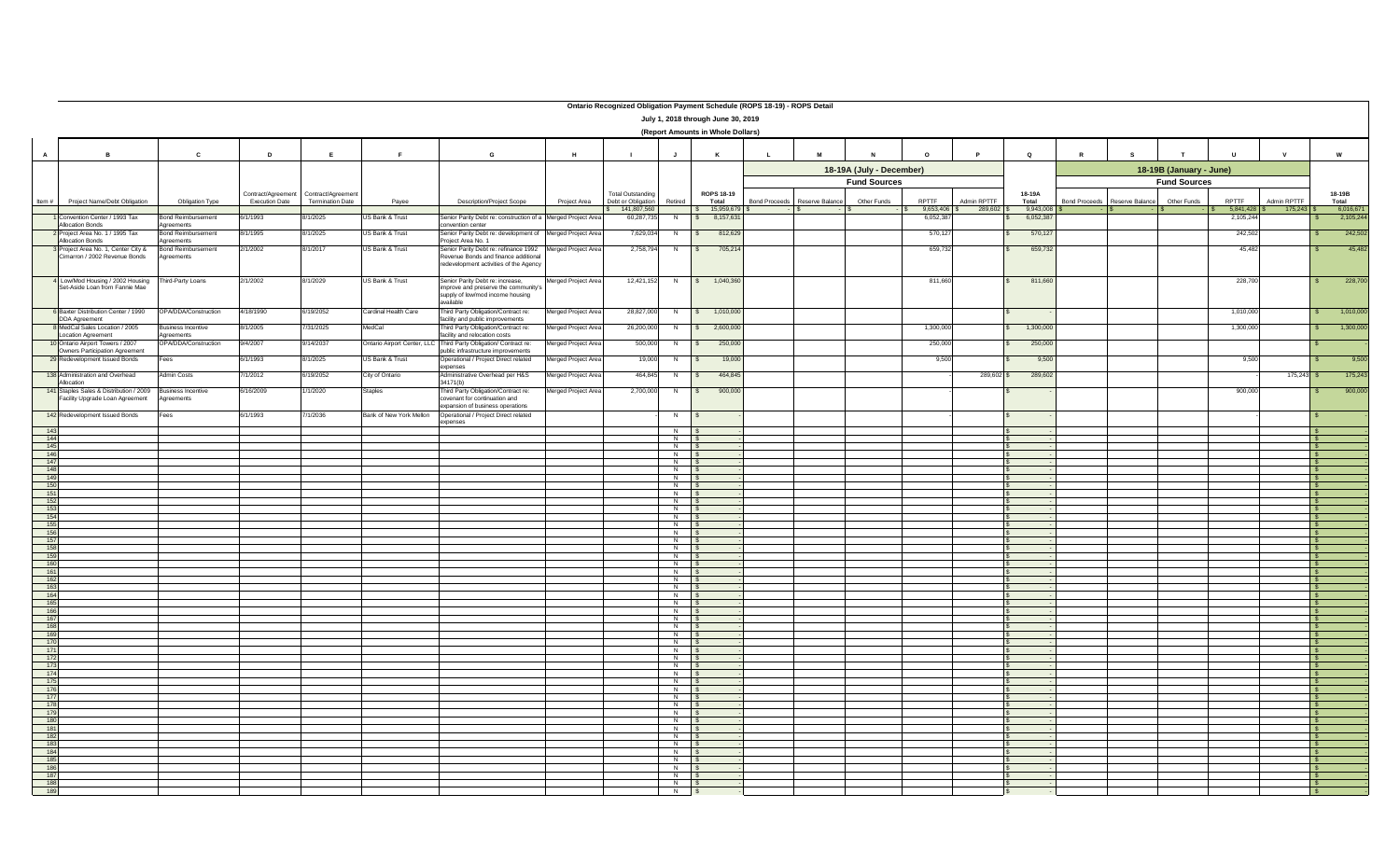|                 | Ontario Recognized Obligation Payment Schedule (ROPS 18-19) - ROPS Detail |                 |                       |                                       |       |                                  |              |                          |         |                   |                          |                               |             |       |                     |        |                         |                               |             |       |             |        |
|-----------------|---------------------------------------------------------------------------|-----------------|-----------------------|---------------------------------------|-------|----------------------------------|--------------|--------------------------|---------|-------------------|--------------------------|-------------------------------|-------------|-------|---------------------|--------|-------------------------|-------------------------------|-------------|-------|-------------|--------|
|                 | July 1, 2018 through June 30, 2019                                        |                 |                       |                                       |       |                                  |              |                          |         |                   |                          |                               |             |       |                     |        |                         |                               |             |       |             |        |
|                 | (Report Amounts in Whole Dollars)                                         |                 |                       |                                       |       |                                  |              |                          |         |                   |                          |                               |             |       |                     |        |                         |                               |             |       |             |        |
|                 |                                                                           |                 |                       |                                       |       |                                  |              |                          |         |                   |                          |                               |             |       |                     |        |                         |                               |             |       |             |        |
|                 |                                                                           |                 |                       |                                       |       |                                  |              |                          |         |                   |                          |                               |             |       |                     |        |                         |                               |             |       |             |        |
|                 |                                                                           |                 |                       |                                       |       |                                  |              |                          |         |                   | 18-19A (July - December) |                               |             |       |                     |        | 18-19B (January - June) |                               |             |       |             |        |
|                 |                                                                           |                 |                       |                                       |       |                                  |              |                          |         |                   |                          | <b>Fund Sources</b>           |             |       | <b>Fund Sources</b> |        |                         |                               |             |       |             |        |
|                 |                                                                           |                 |                       | Contract/Agreement Contract/Agreement |       |                                  |              | <b>Total Outstanding</b> |         | <b>ROPS 18-19</b> |                          |                               |             |       |                     | 18-19A |                         |                               |             |       |             | 18-19B |
| Item #          | Project Name/Debt Obligation                                              | Obligation Type | <b>Execution Date</b> | <b>Termination Date</b>               | Payee | <b>Description/Project Scope</b> | Project Area | Debt or Obligation       | Retired | Total             |                          | Bond Proceeds Reserve Balance | Other Funds | RPTTF | Admin RPTTF         | Total  |                         | Bond Proceeds Reserve Balance | Other Funds | RPTTF | Admin RPTTF | Total  |
| 190             |                                                                           |                 |                       |                                       |       |                                  |              |                          |         |                   |                          |                               |             |       |                     |        |                         |                               |             |       |             |        |
| 19'             |                                                                           |                 |                       |                                       |       |                                  |              |                          |         |                   |                          |                               |             |       |                     |        |                         |                               |             |       |             |        |
| 192             |                                                                           |                 |                       |                                       |       |                                  |              |                          |         |                   |                          |                               |             |       |                     |        |                         |                               |             |       |             |        |
| 19 <sub>1</sub> |                                                                           |                 |                       |                                       |       |                                  |              |                          |         |                   |                          |                               |             |       |                     |        |                         |                               |             |       |             |        |
| 194             |                                                                           |                 |                       |                                       |       |                                  |              |                          |         |                   |                          |                               |             |       |                     |        |                         |                               |             |       |             |        |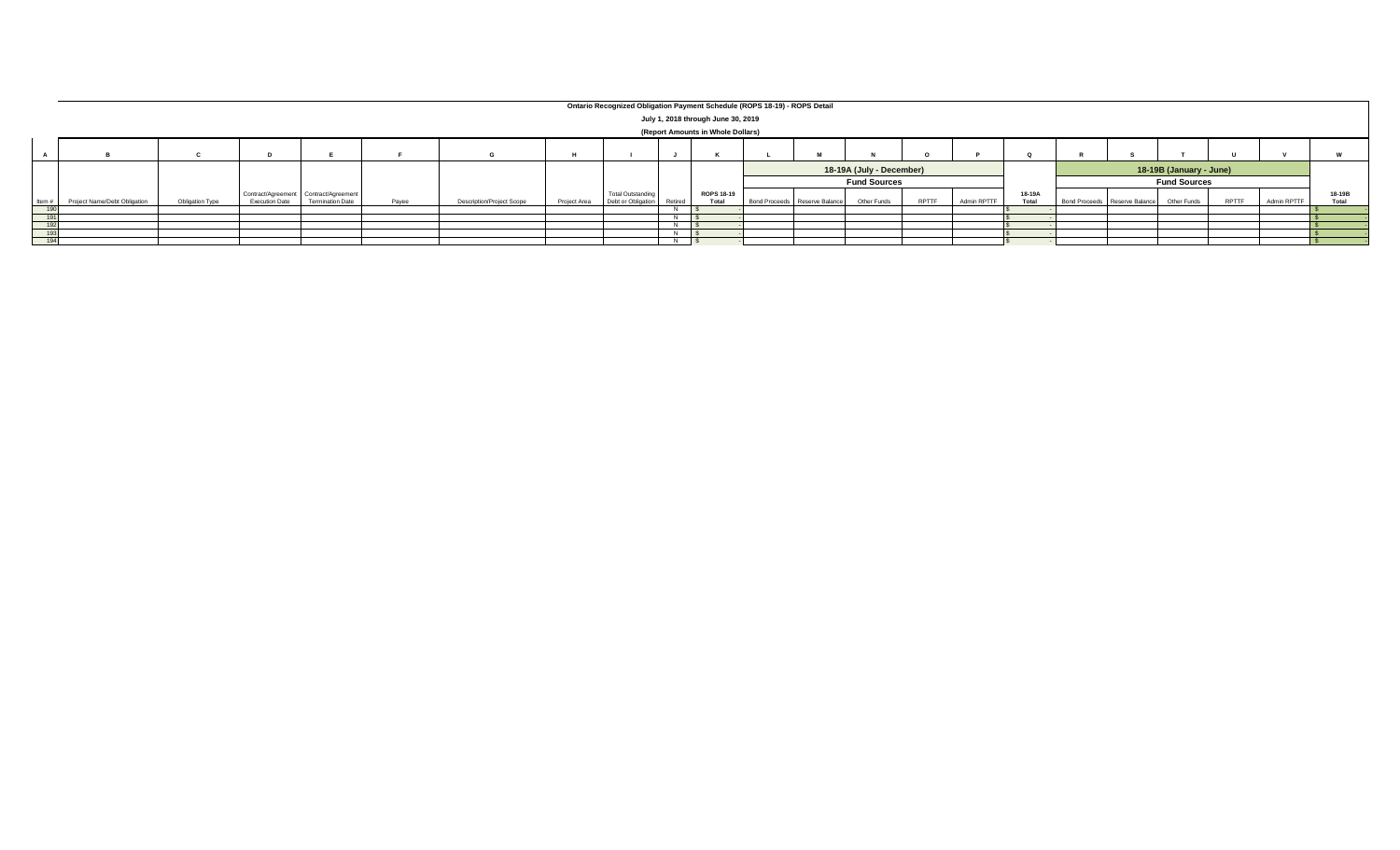#### **Ontario Recognized Obligation Payment Schedule (ROPS 18-19) - Report of Cash Balances July 1, 2015 through June 30, 2016 (Report Amounts in Whole Dollars)**

|              | Pursuant to Health and Safety Code section 34177 (I), Redevelopment Property Tax Trust Fund (RPTTF) may be listed as a source of payment on the ROPS, but only to the extent no other funding source is available or when paym<br>from property tax revenues is required by an enforceable obligation. For tips on how to complete the Report of Cash Balances Form, see [INSERT URL LINK TO CASH BALANCE TIPS SHEET] |                      |                                             |                                                                                  |                                                                    |                  |                  |                 |
|--------------|-----------------------------------------------------------------------------------------------------------------------------------------------------------------------------------------------------------------------------------------------------------------------------------------------------------------------------------------------------------------------------------------------------------------------|----------------------|---------------------------------------------|----------------------------------------------------------------------------------|--------------------------------------------------------------------|------------------|------------------|-----------------|
| А            | в                                                                                                                                                                                                                                                                                                                                                                                                                     | C                    | D                                           | Е                                                                                | F.                                                                 | G                | H                |                 |
|              |                                                                                                                                                                                                                                                                                                                                                                                                                       |                      |                                             |                                                                                  |                                                                    |                  |                  |                 |
|              |                                                                                                                                                                                                                                                                                                                                                                                                                       |                      | <b>Bond Proceeds</b>                        |                                                                                  | <b>Reserve Balance</b>                                             | Other            | <b>RPTTF</b>     |                 |
|              | Cash Balance Information for ROPS 15-16 Actuals                                                                                                                                                                                                                                                                                                                                                                       | or before            | Bonds issued on Bonds issued on<br>or after | Prior ROPS<br>period balances<br>and<br><b>DDR RPTTF</b><br>balances<br>retained | Prior ROPS<br><b>RPTTF</b><br>distributed as<br>reserve for future | Rent,<br>grants, | Non-Admin<br>and |                 |
|              | $(07/01/15 - 06/30/16)$                                                                                                                                                                                                                                                                                                                                                                                               | 12/31/10             | 01/01/11                                    |                                                                                  | period(s)                                                          | interest, etc.   | Admin            | <b>Comments</b> |
|              | 1 Beginning Available Cash Balance (Actual 07/01/15)                                                                                                                                                                                                                                                                                                                                                                  |                      |                                             |                                                                                  |                                                                    |                  |                  |                 |
|              |                                                                                                                                                                                                                                                                                                                                                                                                                       | 3,204,389            |                                             |                                                                                  |                                                                    | 147,378          | (731, 389)       |                 |
| $\mathbf{2}$ | Revenue/Income (Actual 06/30/16)<br>RPTTF amounts should tie to the ROPS 15-16 total distribution from the<br>County Auditor-Controller during June 2015 and January 2016.                                                                                                                                                                                                                                            |                      |                                             |                                                                                  |                                                                    |                  |                  |                 |
|              |                                                                                                                                                                                                                                                                                                                                                                                                                       | 811                  |                                             |                                                                                  |                                                                    | 273,817          | 13,250,102       |                 |
| 3            | Expenditures for ROPS 15-16 Enforceable Obligations (Actual<br>06/30/16)                                                                                                                                                                                                                                                                                                                                              |                      |                                             |                                                                                  |                                                                    |                  |                  |                 |
|              |                                                                                                                                                                                                                                                                                                                                                                                                                       | 273,817              |                                             |                                                                                  |                                                                    |                  | 16,172,464       |                 |
| 4            | Retention of Available Cash Balance (Actual 06/30/16)<br>RPTTF amount retained should only include the amounts distributed as<br>reserve for future period(s)                                                                                                                                                                                                                                                         |                      |                                             |                                                                                  |                                                                    |                  |                  |                 |
|              | 5 ROPS 15-16 RPTTF Balances Remaining                                                                                                                                                                                                                                                                                                                                                                                 |                      |                                             |                                                                                  |                                                                    |                  |                  |                 |
|              |                                                                                                                                                                                                                                                                                                                                                                                                                       |                      |                                             | No entry required                                                                |                                                                    |                  |                  |                 |
| 6            | <b>Ending Actual Available Cash Balance (06/30/16)</b><br>C to G = $(1 + 2 - 3 - 4)$ , H = $(1 + 2 - 3 - 4 - 5)$                                                                                                                                                                                                                                                                                                      |                      |                                             |                                                                                  |                                                                    |                  |                  |                 |
|              |                                                                                                                                                                                                                                                                                                                                                                                                                       | $2,931,383$ \$<br>\$ |                                             | - 56                                                                             | Ŝ.                                                                 |                  | (3,653,751)      |                 |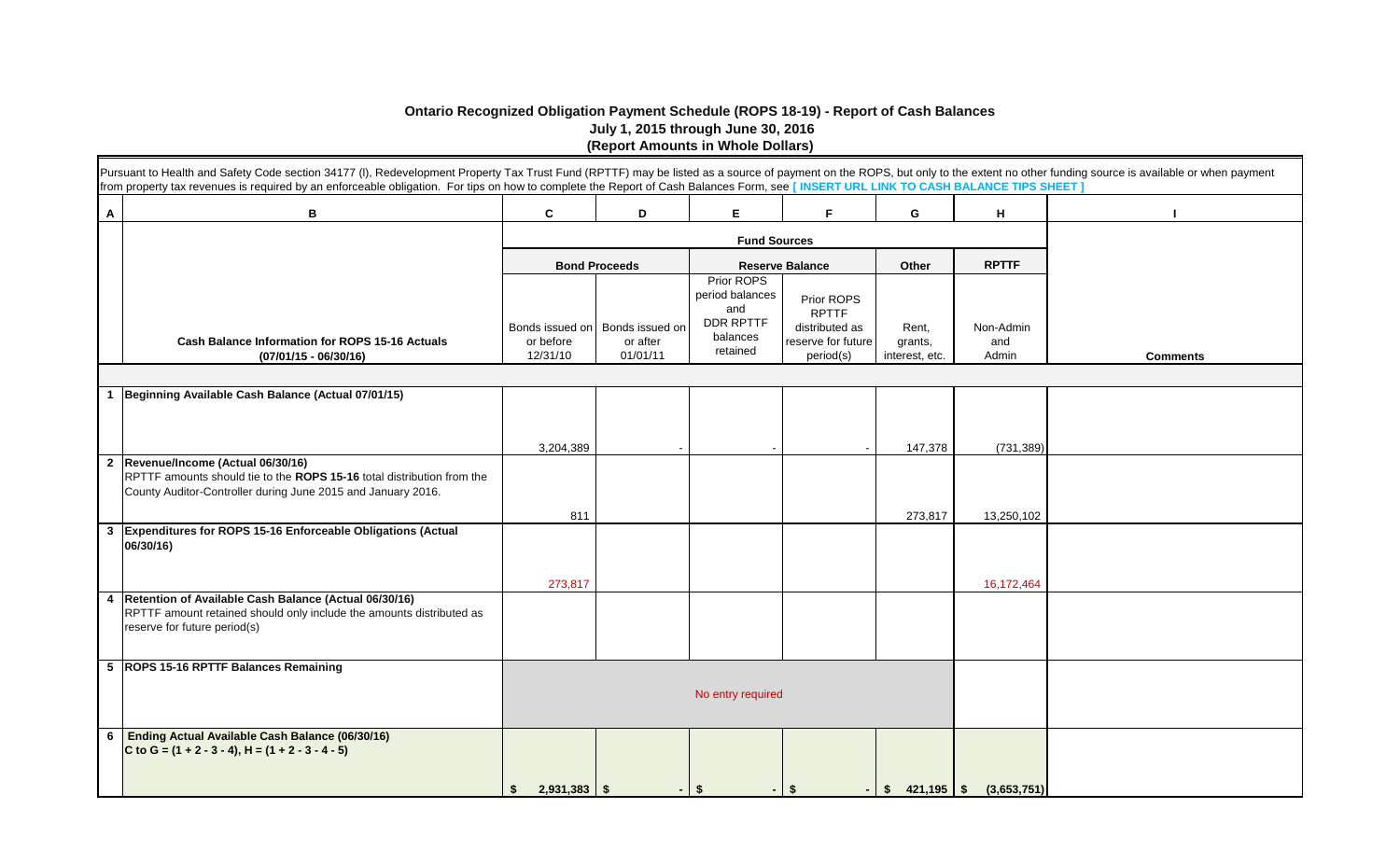|       | Ontario Recognized Obligation Payment Schedule (ROPS 18-19) - Notes July 1, 2018 through June 30, 2019 |
|-------|--------------------------------------------------------------------------------------------------------|
| Item# | <b>Notes/Comments</b>                                                                                  |
|       |                                                                                                        |
|       |                                                                                                        |
|       |                                                                                                        |
|       |                                                                                                        |
|       |                                                                                                        |
|       |                                                                                                        |
|       |                                                                                                        |
|       |                                                                                                        |
|       |                                                                                                        |
|       |                                                                                                        |
|       |                                                                                                        |
|       |                                                                                                        |
|       |                                                                                                        |
|       |                                                                                                        |
|       |                                                                                                        |
|       |                                                                                                        |
|       |                                                                                                        |
|       |                                                                                                        |
|       |                                                                                                        |
|       |                                                                                                        |
|       |                                                                                                        |
|       |                                                                                                        |
|       |                                                                                                        |
|       |                                                                                                        |
|       |                                                                                                        |
|       |                                                                                                        |
|       |                                                                                                        |
|       |                                                                                                        |
|       |                                                                                                        |
|       |                                                                                                        |
|       |                                                                                                        |
|       |                                                                                                        |

| 019 |
|-----|
|     |
|     |
|     |
|     |
|     |
|     |
|     |
|     |
|     |
|     |
|     |
|     |
|     |
|     |
|     |
|     |
|     |
|     |
|     |
|     |
|     |
|     |
|     |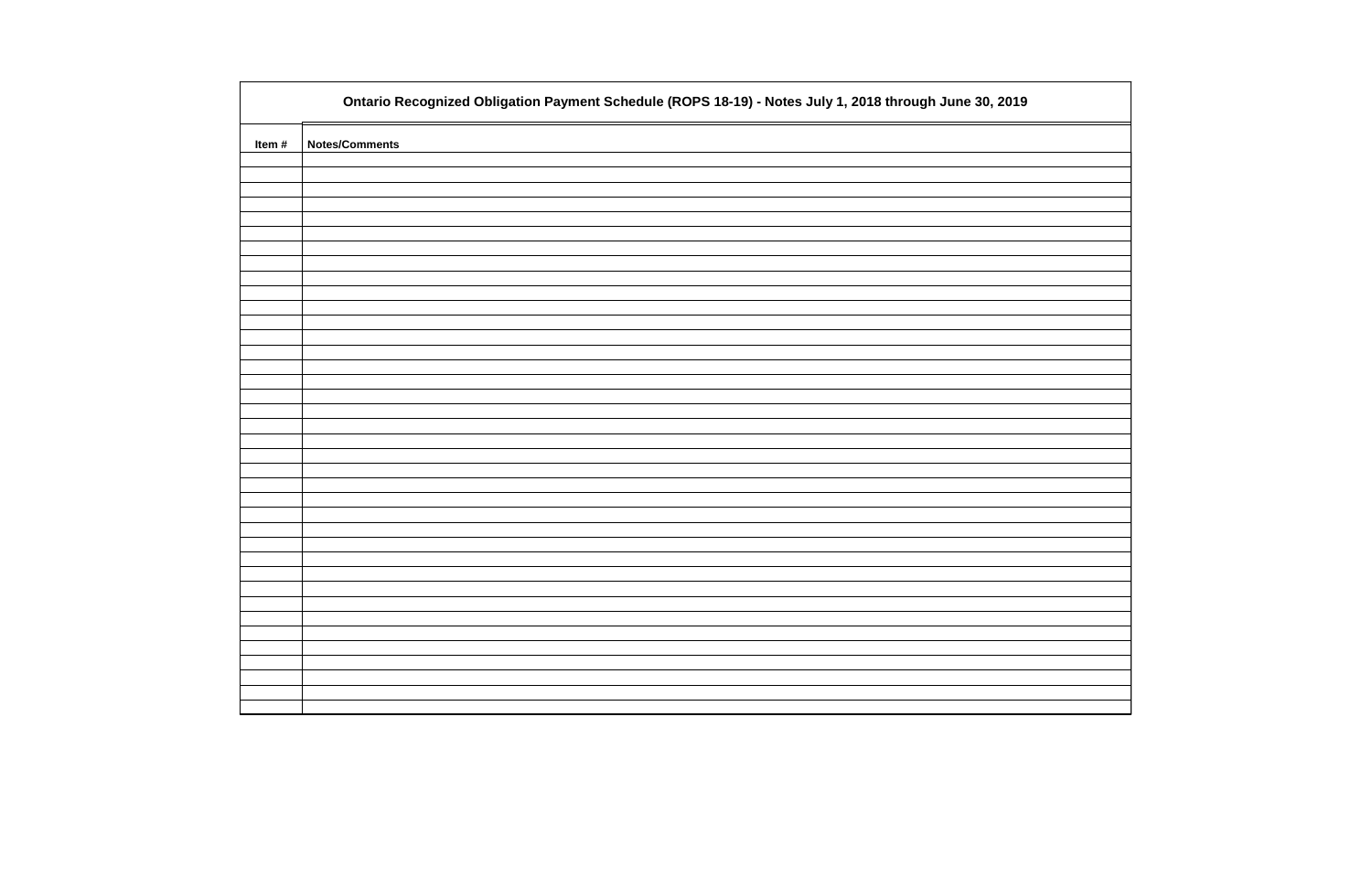## **OVERSIGHT BOARD FOR THE SUCCESSOR AGENCY [TO THE ONTARIO REDEVELOPMENT AGENCY](#page--1-0)**

## *STAFF REPORT AGENDA ITEM 3*

Meeting Date: January 25, 2018

Subject: Approval of a Resolution of the Oversight Board of the Successor Agency to the Ontario Redevelopment Agency approving the Successor Agency's Administrative Budget pursuant to Health and Safety Code section 34177(j).

#### Recommended Action:

That the Oversight Board of the Successor Agency to the Ontario Redevelopment Agency adopt a resolution approving the Successor Agency's Administrative Budget pursuant to Health and Safety Code section 34177(j).

#### Background:

Pursuant to Health and Safety Code section 34172, the Ontario Redevelopment Agency ("Agency") was dissolved as of February 1, 2012. The City of Ontario ("Successor Agency") is the successor agency of the Agency. The Oversight Board is responsible for approving the actions of the Successor Agency pursuant to Health and Safety Code section 34179.

#### Administrative Budget:

Pursuant to Health and Safety Code section 34177(j), the Successor Agency is required to prepare a proposed administrative budget ("Budget") and submit it for approval to the Oversight Board. The Budget is required to include all of the following: (1) estimated amounts for Successor Agency administrative costs for the period between July 1, 2018 through June 30, 2019; (2) proposed sources of payment for all administrative costs; (3) proposals for arrangements for administrative and operations services provided by the City of Ontario.

Pursuant to Health and Safety Code section 34179(h), because the DOF may review Oversight Board actions, the Oversight Board's action to approve the Budget is not effective for five (5) business days, pending a request for review by the DOF.

#### Fiscal Impact

No funds are involved with the approval of the Administrative Budget.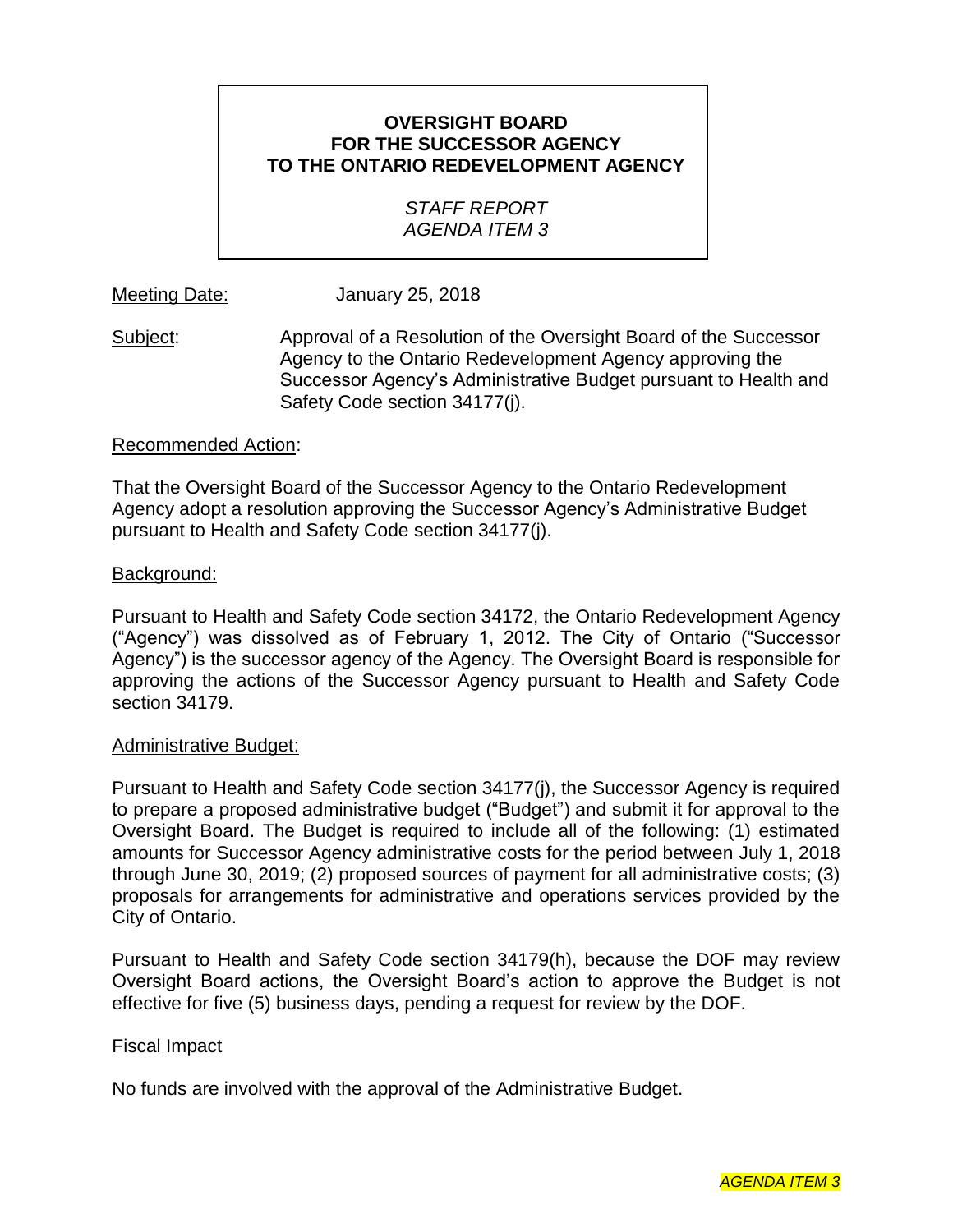## **RESOLUTION NO. \_\_\_\_**

#### **A RESOLUTION OF THE OVERSIGHT BOARD OF THE SUCCESSOR AGENCY TO THE ONTARIO REDEVELOPMENT AGENCY, APPROVING THE SUCCESSOR AGENCY'S ADMINISTRATIVE BUDGET PURSUANT TO HEALTH AND SAFETY CODE SECTION 34177(j)**

**WHEREAS,** pursuant to Health and Safety Code section 34173(d), the City of Ontario ("Successor Agency") is the Successor Agency to the Ontario Redevelopment Agency ("Agency"), confirmed by Resolution No. 2012-001, adopted on January 10, 2012; and

**WHEREAS,** pursuant to Health and Safety Code section 34179(a), the Oversight Board is the Successor Agency's Oversight Board; and

**WHEREAS,** Health and Safety Code section 34177(j) requires the Successor Agency to prepare a proposed administrative budget ("Administrative Budget") and submit the Administrative Budget to the Oversight Board for the Oversight Board's approval; and

**WHEREAS,** the Successor Agency has submitted the Administrative Budget to the Oversight Board.

## **THE OVERSIGHT BOARD OF THE SUCCESSOR AGENCY TO THE ONTARIO REDEVELOPMENT AGENCY, DOES HEREBY RESOLVE AS FOLLOWS:**

**Section 1. Recitals.** The Recitals set forth above are true and correct and are incorporated into this Resolution by this reference.

**Section 2. CEQA Compliance.** The approval of the Administrative Budget through this Resolution does not commit the Oversight Board to any action that may have a significant effect on the environment. As a result, such action does not constitute a project subject to the requirements of the California Environmental Quality Act. The City Clerk of the City of Ontario, acting on behalf of the Oversight Board, is authorized and directed to file a Notice of Exemption with the appropriate official of the County of San Bernardino, California, within five (5) days following the date of adoption of this Resolution.

**Section 3. Approval of the Administrative Budget.** The Oversight Board hereby approves and adopts the Administrative Budget, in substantially the form attached to this Resolution as Exhibit A, pursuant to Health and Safety Code Section 34177.

**Section 4. Severability.** If any provision of this Resolution or the application of any such provision to any person or circumstance is held invalid, such invalidity shall not affect other provisions or applications of this Resolution that can be given effect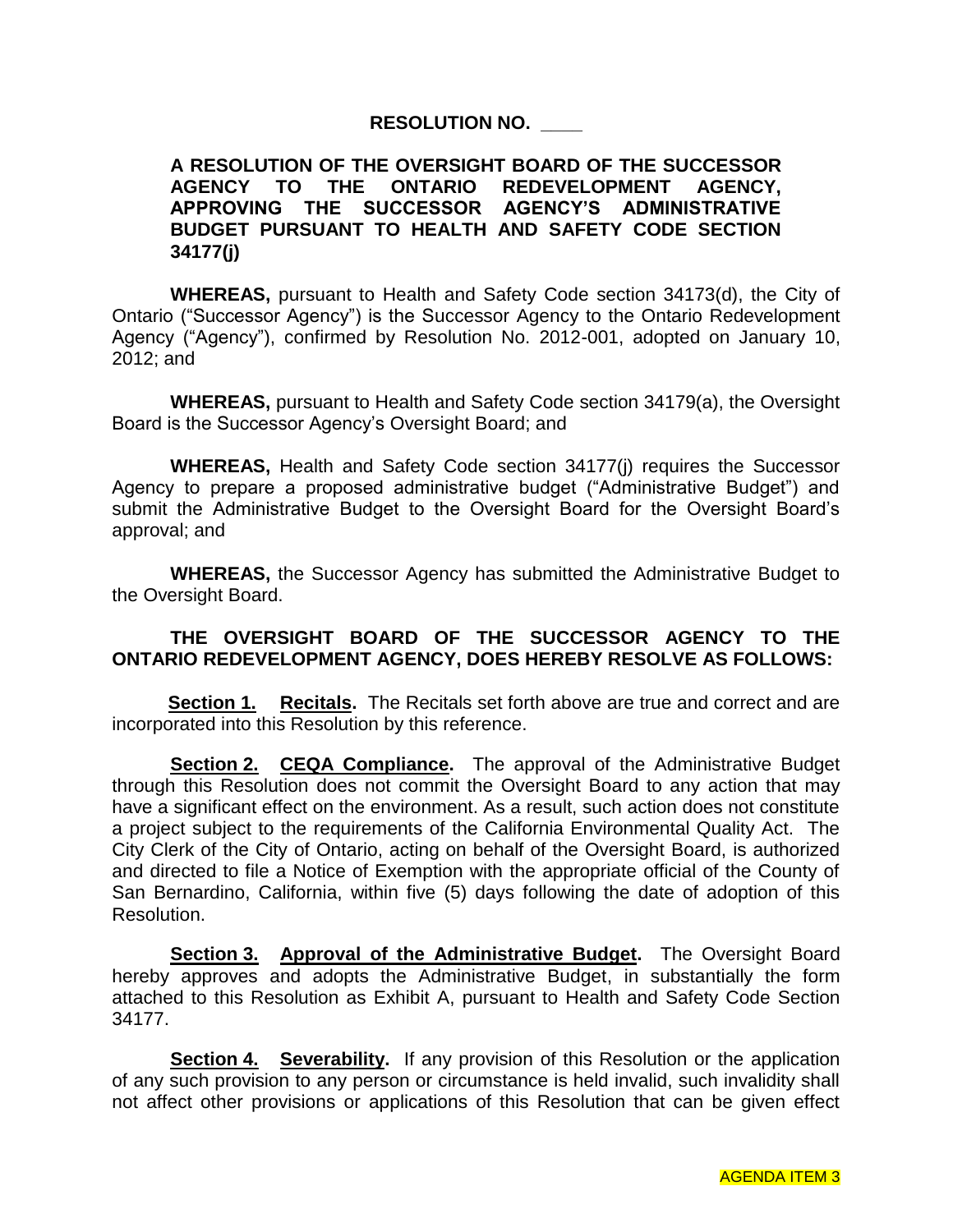without the invalid provision or application, and to this end the provisions of this Resolution are severable. The Oversight Board declares that the Oversight Board would have adopted this Resolution irrespective of the invalidity of any particular portion of this Resolution.

**Section 5. Certification.** The City Clerk of the City of Ontario, acting on behalf of the Oversight Board as its Secretary, shall certify to the adoption of this Resolution.

**Section 6. Effective Date.** Pursuant to Health and Safety Code section 34179(h), all actions taken by the Oversight Board may be reviewed by the State of California Department of Finance, and, therefore, this Resolution shall not be effective for three (3) business days following the date of its adoption, pending a request for review by the State of California Department of Finance.

**PASSED AND ADOPTED** at a regular meeting of the Oversight Board of the Successor Agency to the dissolved Ontario Redevelopment Agency on the 25<sup>th</sup> day of January, 2018, by the following vote:

AYES:

NAYS:

ABSENT:

ABSTAIN:

**Chairperson** 

\_\_\_\_\_\_\_\_\_\_\_\_\_\_\_\_\_\_\_\_\_\_\_\_\_\_\_\_\_\_

ATTEST:

Oversight Board Secretary

\_\_\_\_\_\_\_\_\_\_\_\_\_\_\_\_\_\_\_\_\_\_\_\_\_\_\_\_\_\_\_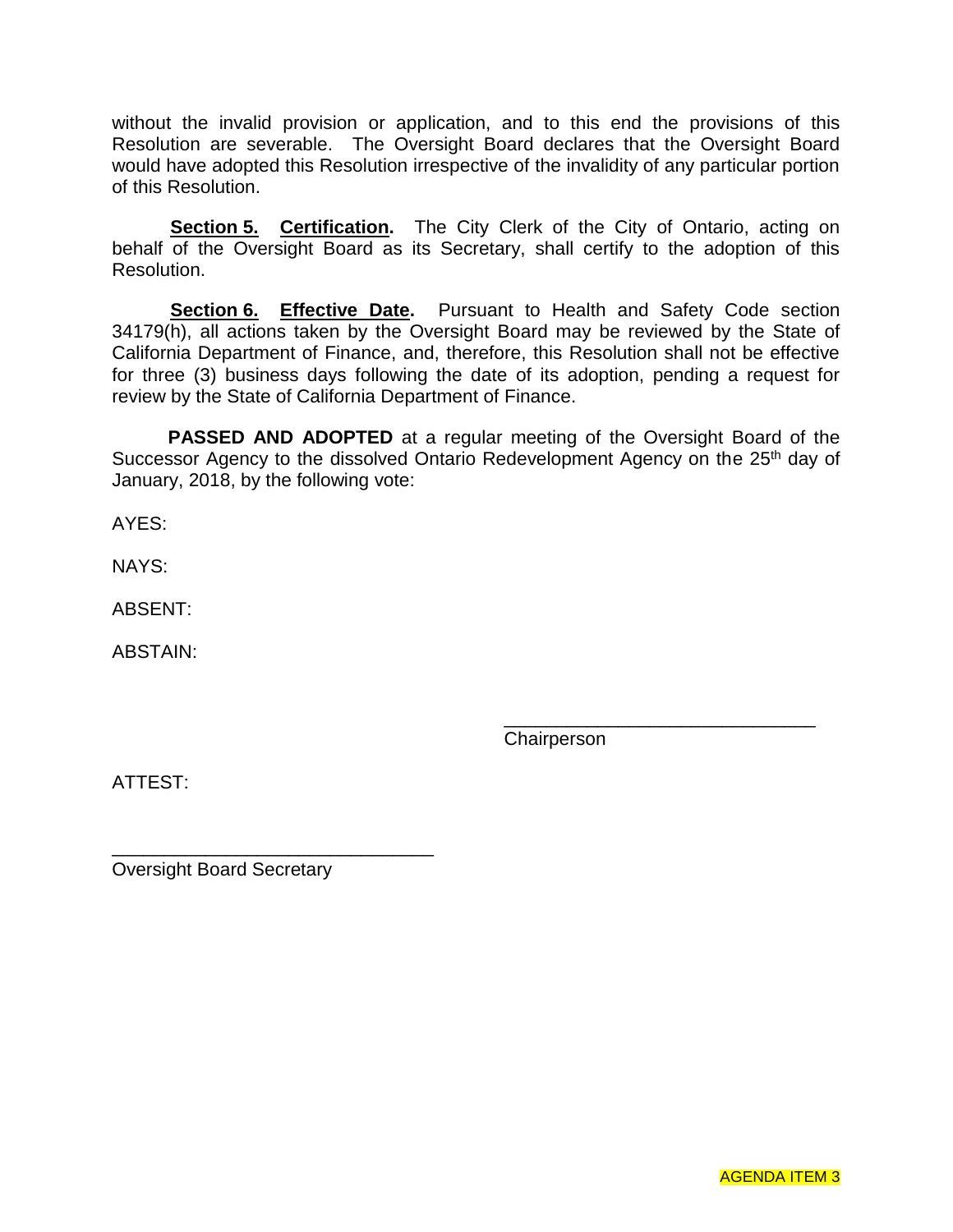# **EXHIBIT A**

## **SUCCESSOR AGENCY ADMINISTRATIVE BUDGET**

**[Attached behind this page]**